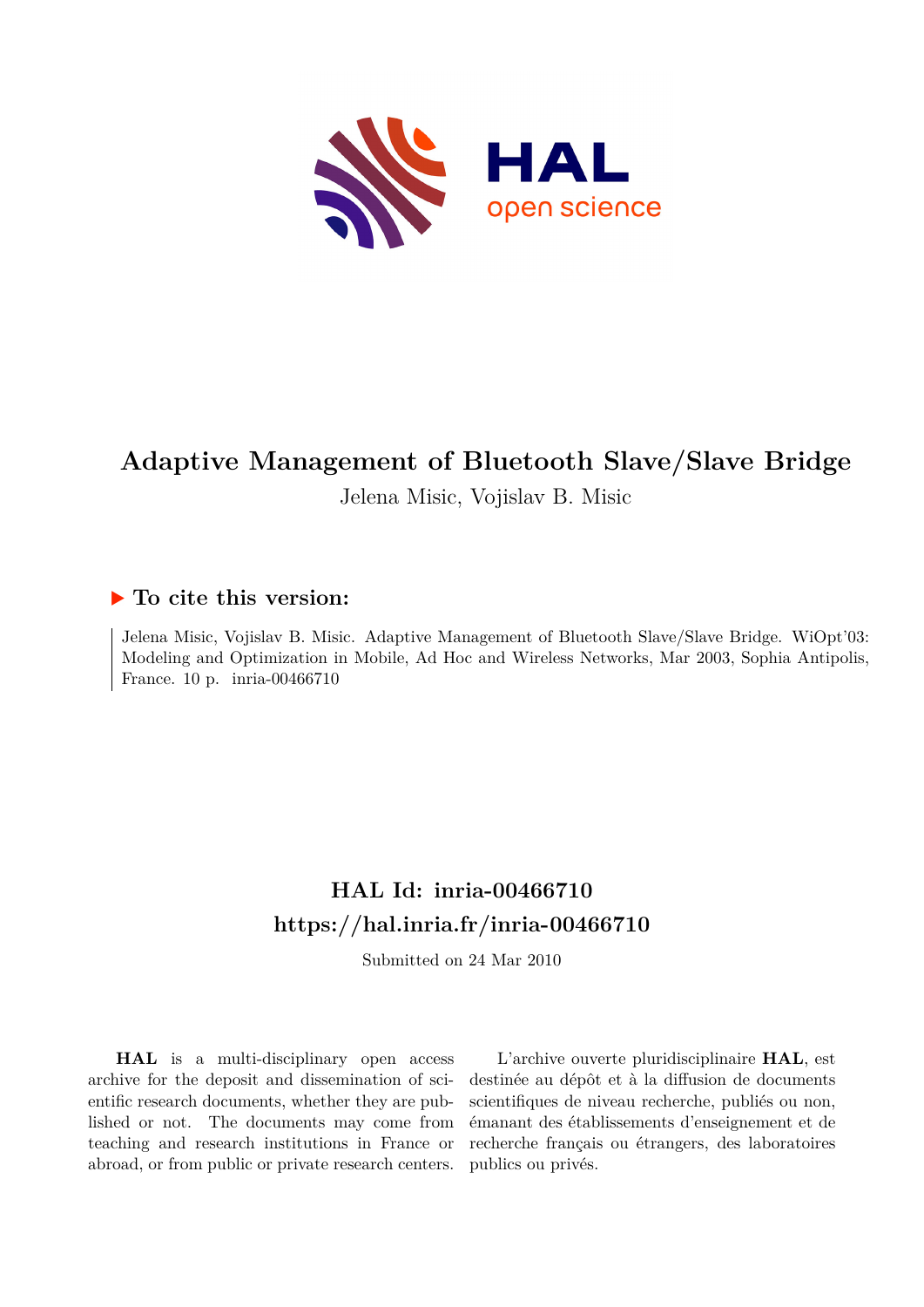# Adaptive Management of Bluetooth Slave/Slave Bridge

Jelena Mišić and Vojislav B. Mišić

*Abstract***— This paper discusses the minimization of end-to-end delays in a small Bluetooth scatternet with a Slave/Slave bridge. We assume that both piconets operate under exhaustive scheduling policy, that slaves generate packet bursts, that burst arrivals follow Poisson distribution, and that the size of packet bursts follows geometric distribution. Using the theory of queues with vacations, we investigate the possibility of choosing scatternet parameters so as to minimize the aforementioned delays. We show that the minimization of delay should use the time interval between bridge exchanges in order to minimize inter-piconet traffic, since the intra-piconet traffic delay is less sensitive to the actual value of the time interval between bridge exchanges. Then, we present a load adaptive algorithm that would change this time dynamically, and show how the end-to-end delay is indeed minimized in this manner. Simulation results confirm that the algorithm is able to achieve minimum endto-end delay for inter-piconet traffic under a wide range of traffic loads.**

*Keywords***— Bluetooth scatternet, Slave/Slave bridge, performance evaluation, queueing theory, delay minimization**

#### I. Introduction

Bluetooth is quickly gaining acceptance as a communication technology of choice for short range ad hoc networking [19]. However, the Bluetooth specification [4] is far from being finished and complete, and a number of important issues have not yet been resolved. Some among them are related to the operation of simple networks or piconets: for example, the scheduling policy to be used when the master polls its slaves. Other, probably more important, issues are related to the operation of Bluetooth scatternets, more complex networks in which two or more piconets share a device: formation of scatternets and scheduling of shared devices, to name just two. In particular, issues related to performance of Bluetooth scatternets are still not investigated in sufficient detail.

Initial attempts to deal with the problem of inter-piconet scheduling have focused on the feasibility and fairness, and paid little attention to performance. For example, in [11] it has been shown that constructing an optimal schedule (i.e., the schedule that will maximize the overall throughput) in a Bluetooth scatternet is an NP-complete problem. A distributed algorithm was proposed that adapts to changes in topology, yet can execute in polynomial time.

The scatternet scheduling algorithm proposed in [3] provides fair bandwidth allocation through a credit-based scheme. However, the algorithm does not scale well when the number of piconets in the scatternet increases, due to the lack of coordination between the nodes. The Maximum Distance Rendezvous Point (MDRP) algorithm de-



Fig. 1. The Bluetooth scatternet with an SS bridge.

scribed in [12] and further elaborated in [15] introduces the concept of superframe, and strives to distribute rendezvous points in an uniform fashion within the superframe. Both algorithms use the Bluetooth SNIFF mode, which does pose some limitations on their ability to adapt to varying traffic conditions.

On a different note, the pseudo-random scheme proposed in [23] utilizes randomly chosen checkpoints for possible exchanges between the piconet masters and shared devices (bridges). A similar approach was used in [9], where a new Bluetooth mode specifically geared towards scatternet support has been described. In both cases, the frequency of the checkpoints is adjusted to match the intensity of the traffic, but in a rather coarse manner; again, there are no provisions for coordination between different piconets. Furthermore, delays can be excessive because the algorithms allows checkpoints to be missed.

Performance evaluation of Bluetooth scatternets and scheduling under varying load do not seem to be very popular research issues, since only a handful of papers deal with them. One notable exception is the Load Adaptive Algorithm (LAA) proposed in [8], where the operation of the bridge is adjusted, in each exchange cycle, to match the current traffic, as estimated through a simple algorithm. A detailed analysis has revealed some flaws that seriously affect the performance of this algorithm, but this will be reported in a forthcoming paper [21].

Overall, some results do exist, but the problem is far from being solved in a satisfactory manner and a lot of work remains to be done. In this paper, we focus on the operation of a Bluetooth scatternet with a so-called Slave/Slave (SS) bridge. In this topology, the shared device acts as a slave in both piconets it links, as shown in Fig. 1. We will assume that the piconet masters poll their respective slaves using the scheduling discipline known as exhaustive service, for reasons to be explained below. The operation of such a scatternet will be analyzed using the

J. Mišić and V. B. Mišić are with The Hong Kong University of Science and Technology, Clear Water Bay, Kowloon, Hong Kong SAR, China.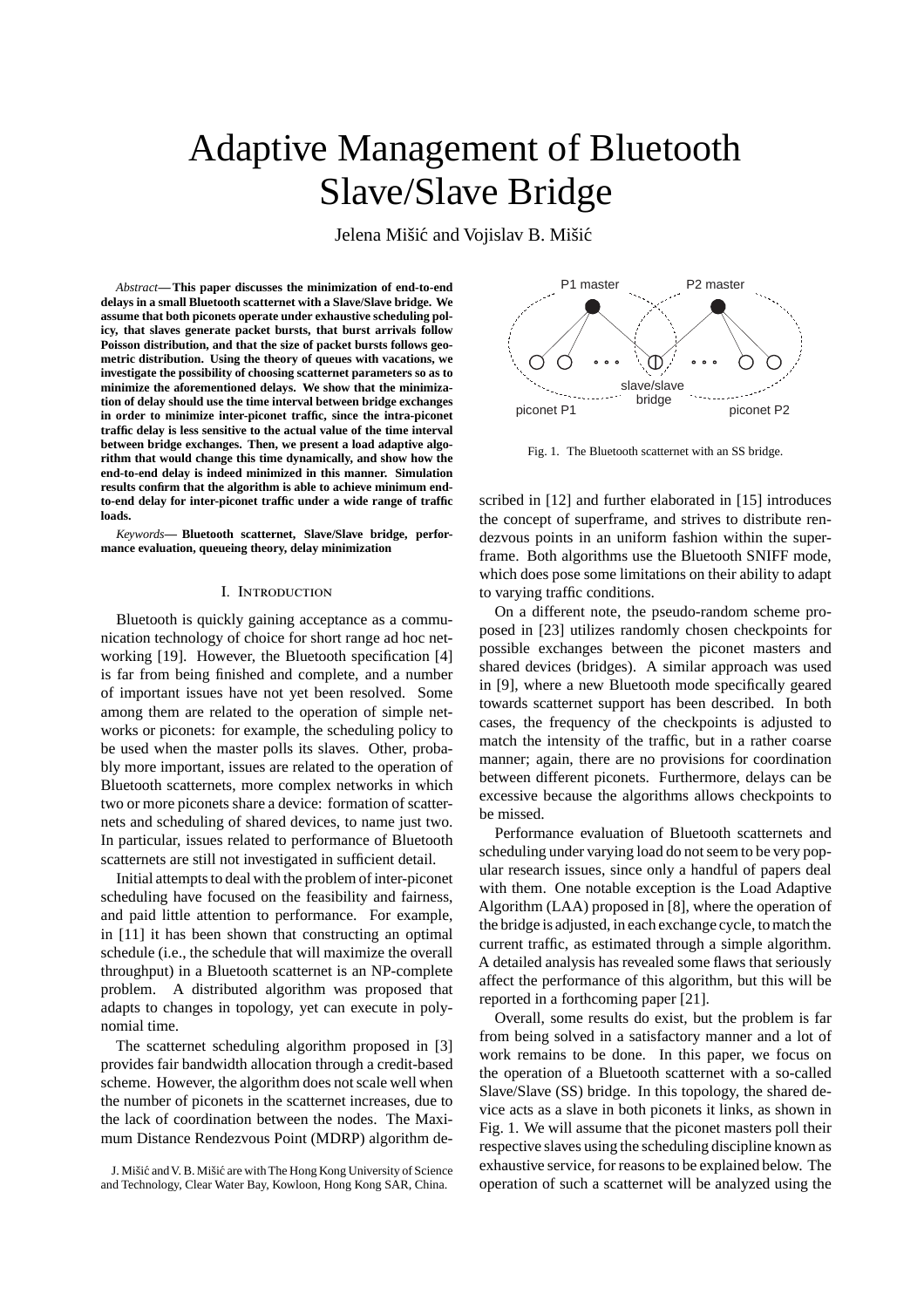theory of queues with vacations [24], based on our previous work on performance evaluation of simple Bluetooth scatternets [20].

We will analyze the impact of scatternet traffic parameters on end-to-end packet delays for both intra- and interpiconet traffic. These delays can be minimized through proper choice of bridge parameters, in particular the time interval between bridge exchanges. We will then look into the possibility of controlling this time interval in an adaptive manner, so as to keep the inter-piconet traffic delay as low as possible. Such management is indeed possible, and satisfactory performance can be achieved under a wide range of traffic parameter values. The validity of our approach will be confirmed through simulations.

The paper is organized as follows: in Sec. II, we describe the operation of a Bluetooth scatternet with an SS bridge and present the queueing model that will be used for subsequent analyses. Next Section presents a detailed queueing theoretic analysis of relevant delay variables under exhaustive service scheduling. We also present the solutions of the analytical model and discuss the impact of scatternet and traffic parameters on packet delays. Sec. IV discusses possible ways to adjust the values of bridge parameters so that the values of end-to-to end delays are minimized. Finally, Sec. V concludes the paper and outlines some promising avenues for further research.

#### II. The system model

In the scatternet topology with an SS bridge, the bridge device acts as slave in both piconets: it spends some time  $T_1$  in one of them, then switches to the other one for  $T_2$ , and back again. Whenever the bridge joins a piconet (a rendezvous event [12]), it starts exchanging packets with the piconet master. Once the exchange is finished, the master returns to local operation (i.e., it services regular slaves in its piconet) and the bridge stays idle until the next exchange. Meanwhile, local operation in the other piconet goes on uninterrupted until the next rendezvous with that piconet. This is shown schematically in Fig. 2.

We will assume that the operation of the scatternet may be analyzed using a simple queueing model, in which each slave device maintains a single uplink queue, whereas each piconet master maintains a number of downlink queues (one per slave), plus a queue for packets to be sent to destinations in the other piconet (bridging queue). The bridge device has two such queues, one for traffic that flows from *P*1 to *P*2, and another one for the traffic flowing in the opposite direction.

The packet exchange between either piconet master and the bridge device should be done exhaustively, i.e., until all queued packets in both the master and the bridge device are exchanged. The rationale for this is simple: since a piconet master controls all communications (actually, it participates in each of them), no local communication is possible during the period of bridge exchange. Therefore, the bridge exchange should be as short as possible, and that necessitates the use of exhaustive scheduling.



Fig. 2. Operation of the Bluetooth scatternet with an SS bridge.

The exchange ends when there are no more data packets to send, which is detected by a NULL packet received from the bridge in response to a POLL packet sent from the master [4]. Alternatively, since the number of packets in either device is known and will not change during the exchange, the actual number of packets to be exchanged may be determined before the actual packet exchange starts.

The exchange may also end if the bridge has an appointment in the other piconet. In such cases, some packets may be left in the bridge or the current master, or both, to be exchanged in the next cycle. Alternatively, the master of the other piconet may wait until the bridge ends the current exchange, but this is less than desirable because of the performance penalty noted above.

At the end of an exchange, the bridge and the current master must negotiate their next rendezvous. It is desirable that both participants join the exchange at the same time; otherwise, the first one to arrive will have to wait idle. The piconet master should not wait idle because of performance issues mentioned above.

Such negotiation may be implemented using the Bluetooth HOLD mode or, alternatively, SNIFF mode [4]. In both cases, the request can be made by either participant, master or bridge. However, the use of HOLD mode is preferred because the HOLD timeout (i.e., the time interval between successive exchanges) may be changed from one exchange to another, whereas the SNIFF period is fixed, and thus better suited to periodic tasks.

Whenever the bridge switches from one piconet to another, some time may be lost for synchronization: first, the bridge has to re-synchronize its clock to that of the piconet master [4]. The actual duration of the clock sync time required for synchronization may take any value from 0 to 2*T* , with mean value equal to *T* [2]. Furthermore, as Bluetooth packets may be one, three, or five packets long, additional time may be needed to finish the current frame before switching. This time may take any value from 0 to 8*T* (either way) and its mean value is not greater than mean packet length. Therefore, both of these delays are small compared to other delays in the scatternet, and hence will not have any noticeable effect on the results of our analyses.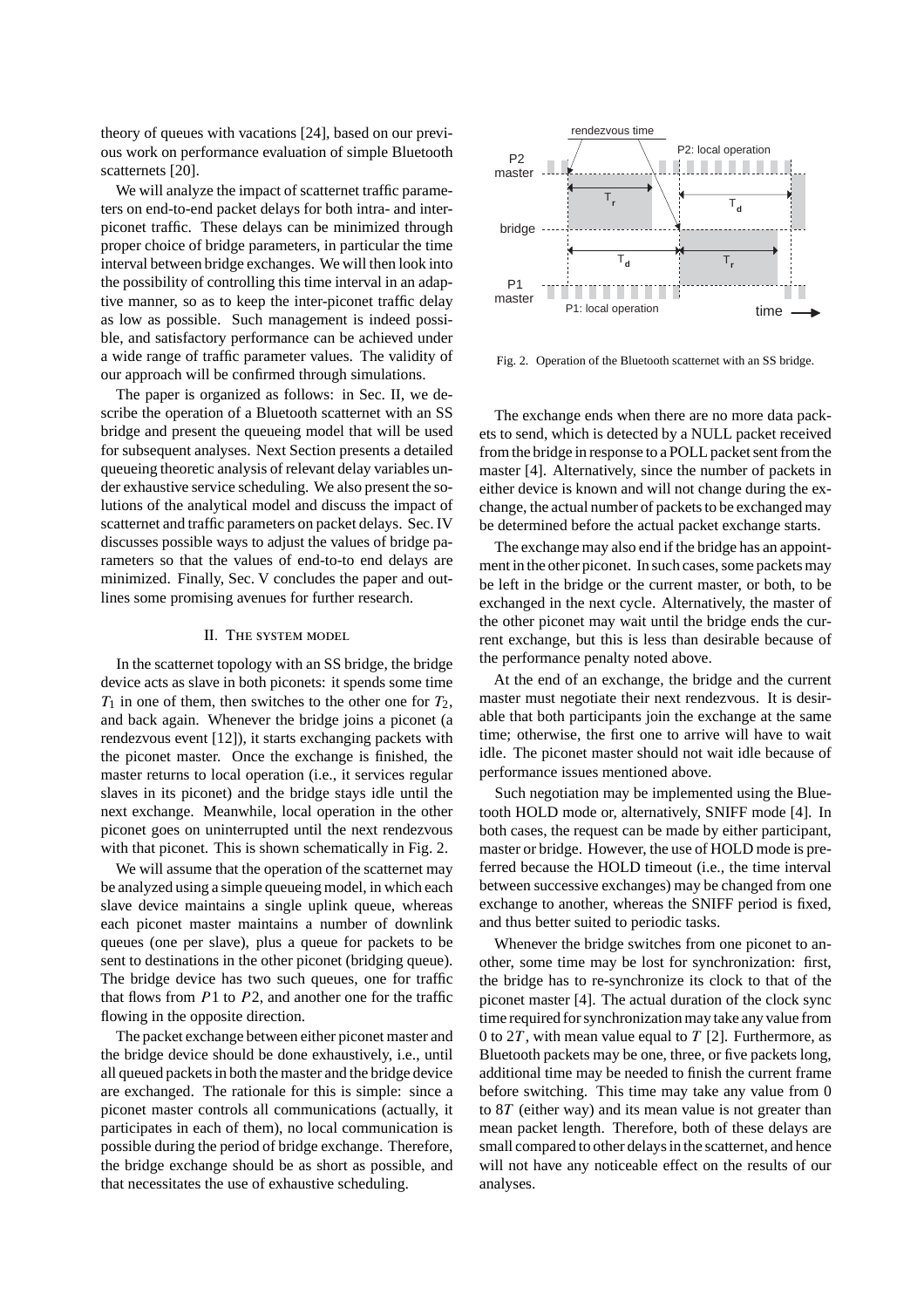#### *A. Intra-piconet scheduling*

Another issue that impacts the performance of Bluetooth networks is the scheduling policy within the piconet itself. Although a number of such policies may be used [24], it is well known that optimal performance in a polling system may be obtained using scheduling policy known as Stochastically Largest Queue (SLQ) [18]. However, this policy requires that "the lengths of all queues are known at all times" to the server (i.e., piconet master), and the next queue (i.e., master-slave channel) to be serviced is the one which has the highest sum of master and slave queues [5].

Unfortunately, this policy cannot be easily applied in the Bluetooth environment. The Bluetooth packet structure has no provisions for simple exchange of relevant information: packet headers do not have any fields to carry this information, nor are there any spare bits to be used to that effect [4]. As a consequence, if the information on queue status is to be exchanged between the master of a piconet and its slaves, it will have to be done at the expense of actual packet payload. This may not seem too high a price to pay from the viewpoint of higher layers of the protocol stack, which by default incur some administrative overhead. However, at the Bluetooth MAC level, it may be more practical to focus on policies that do not require the master to have any knowledge of the length of slaves' queues [5].

In that case, best performance for polling systems that are symmetrical (i.e., the same traffic is offered to all queues) and non-idling (i.e., the master does not repeatedly poll the slave with an empty queue) can be obtained by using exhaustive service scheduling [17], [18]. Under this policy, the master stays with one slave as long as there are packets to send either way, and moves on to next slave only when both downlink and uplink queues for the current one are empty, as detected via a POLL-NULL frame. The next slave to be polled is determined through a simple round-robin, or cyclical, algorithm.

Indeed, previous analyses of Bluetooth piconets have demonstrated the superiority of exhaustive service over other scheduling policies [5], [6], [10], [13], [14], [16]. This is the rationale for using the exhaustive service policy for intra-piconet scheduling in the work reported in this paper.

#### III. Calculating the Scatternet Delays

Scatternet performance will be mainly determined by queueing delays, since packets are queued at each device they pass through: slave, master, and (possibly) bridge. Our main performance indicators will be the end-to-end packet delays for local (i.e., intra-piconet) and non-local (i.e., inter-piconet) traffic.

• The end-to-end delay for local traffic consists of access delay, the time a data packet has to wait in the uplink queue of the source device before it is serviced, and queueing delay at the master, which stands for the delay a packet has to wait in the appropriate downlink queue before being sent to its destination.

• The end-to-end delay for non-local traffic includes both of the aforementioned components, as well as the queueing delays incurred in the queues to and from the bridge.

Many authors model the traffic using Poisson distributed packet arrivals in their analyses on account of the tractability of such models, even though they are known to be inadequate for real life data traffic [22]. In order to achieve more realistic results, we will assume that packets are generated in bursts or batches that arrive in Poisson distributed time intervals with arrival rate of *λ*. This approach corresponds to the case where Bluetooth is used as the data link layer for IP traffic: since IP PDUs are longer than Bluetooth ones, a single IP PDU will have to be segmented into several Bluetooth packets, thus giving rise to a packet burst.

We assume that the arrivals in the downlink and bridge queues follow Poisson distribution as well, and that downlink, uplink, and bridge queues operate independently from one another. Although these assumptions are not entirely correct, they do simplify the analysis without sacrificing accuracy, as the agreement of analytical solutions with simulation results vividly confirms.

The length of the burst follows the probability distribution that may be described with a probability generating function (PGF)  $G_b(x) = \sum_{k=0}^{\infty} b_k x^k$ , where  $b_k$  is the probability that the burst will contain exactly *k* packets [7]. (We will also need the mean value of the burst length  $\overline{B} = G'_{b}(1).$ 

In this work, we assume that the packet burst length follows a geometric distribution; other, possibly more realistic distributions may easily be incorporated into our analysis framework, provided their first and second moments are known.

All packet generators in a piconet share the same value for traffic locality  $P_l$ , i.e., the probability that both the source and destination of the burst will be in the same piconet. Of course, all packets within a single burst have the same destination, and all destinations are chosen with equal probability.

The probabilities of packet length being one, three, and five slots are  $p_1$ ,  $p_3$ , and  $p_5$ , respectively; of course,  $p_1 +$  $p_3 + p_5 = 1$ , since other packet lengths are not allowed in Bluetooth [4]. The corresponding PGF is  $G_p(x)$  =  $p_1x + p_3x^3 + p_5x^5$ , and first and second moments of the packet length distribution are  $\overline{L} = G_p'(1)$  and  $\overline{L^2} =$  $G_p''(1) + G_p'(1)$ , respectively.

The queueing theoretic analysis presented in this paper will make use of the equivalent Laplace-Stieltjes transform (LST) of the probability distributions. The LST may be obtained from the corresponding PGF by substituting the variable *x* with *e*−*<sup>s</sup>* [24]; for example, the LST of the packet burst length PDF is  $G_b^*(s) = \sum_{k=0}^{\infty} b_k e^{-ks}$ , and the LST of the packet length PDF is  $G_p^*(s)$  =  $p_1e^{-s} + p_3e^{-3s} + p_5e^{-5s}$ .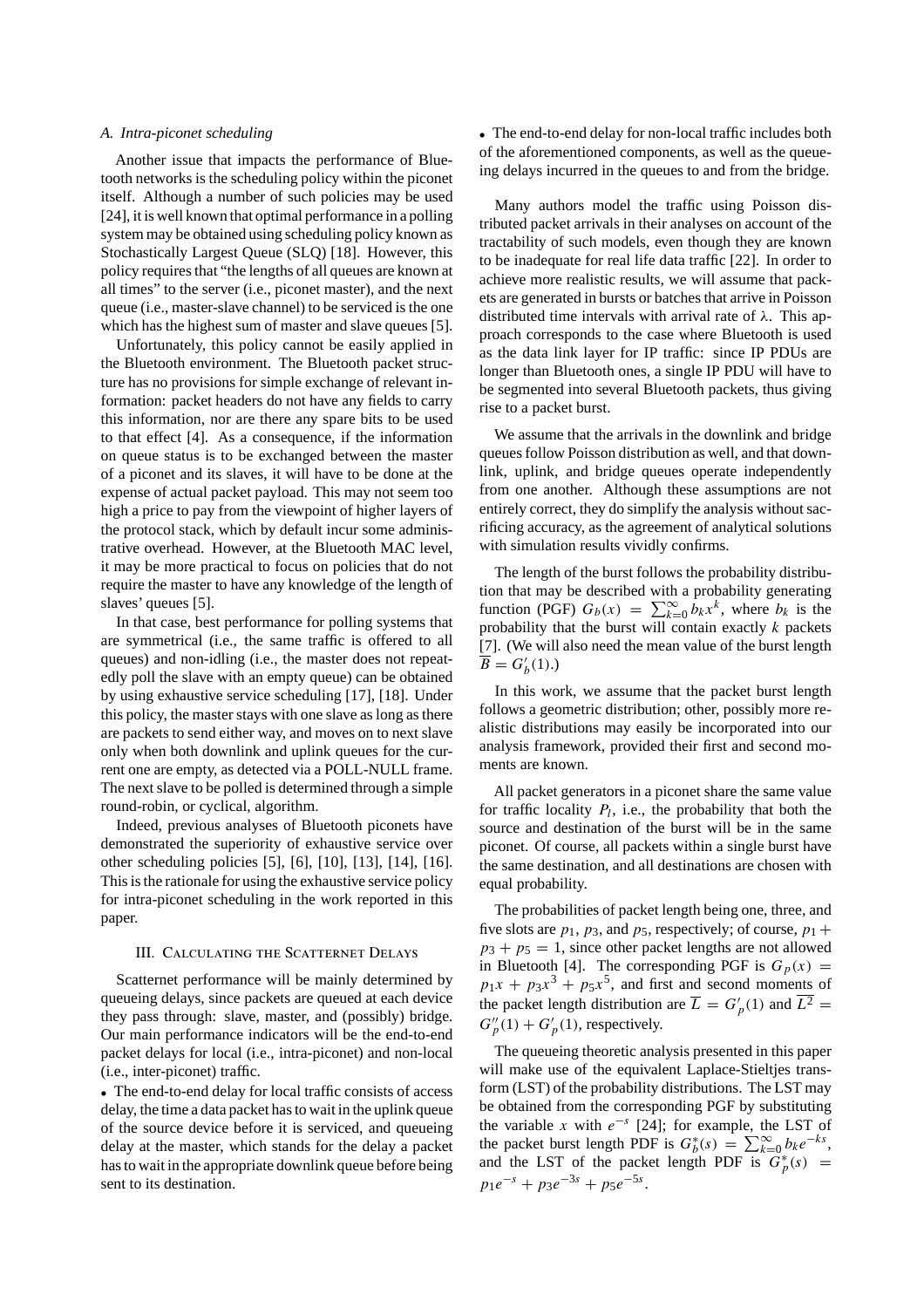#### *A. Access delays*

Let us assume that the two piconets have  $m_1$  and  $m_2$ members, respectively, which means there will be  $m_1 - 2$ and  $m_1 - 2$  proper slaves. For simplicity, we assume that only proper slaves generate and receive traffic, but simple adjustments of arrival rates can easily cater for the case in which one or both of the masters generate or receive traffic as well. Then, the burst arrival rates will be  $\lambda_{b12} =$  $(m_1-2)\lambda(1-P_l)$  and  $\lambda_{b21} = (m_2-2)\lambda(1-P_l)$ , for traffic flows from *P*1 to *P*2, and from *P*2 to *P*1, respectively.

The PGF for the length of the exchange time between either piconet master and the bridge may be written as

$$
G_r(x) = G_e(x)G_{e0}(x)x^2 \tag{1}
$$

and its mean value is  $\overline{T_r} = G'_r(1)$ . In the last expression,  $G_e(x)$  denotes the PGF of the distribution of the number of exchanged data packets:

$$
G_e(x) = e^{(\lambda_{b12} + \lambda_{b21})2T_d(G_b(G_p(x)) - 1)}
$$
 (2)

and  $G_{e0}(x)$  denotes the PGF of the distribution of the number of empty (i.e., POLL and NULL) packets sent during the exchange:

$$
G_{e0}(x) = \sum_{n=0}^{\infty} e^{-(\lambda_{b12} + \lambda_{b21})T_d}
$$
(3)  

$$
\sum_{k=0}^{\infty} \left( \frac{(\lambda_{b21} 2T_d)^k}{k!} \frac{(\lambda_{b12} 2T_d)^{k+n}}{(k+n)!} + \frac{(\lambda_{b12} 2T_d)^k}{k!} \frac{(\lambda_{b21} 2T_d)^{k+n}}{(k+n)!} \right) G_b^n(x)
$$

In order to determine the mean access delay, we need the mean duration of piconet service cycle, the time interval for a piconet master to service all of its slaves once. Under exhaustive service scheduling, a single visit to a slave may take several frames, the actual number which is equal to the number of packets in the downlink queue or the number of packets in the corresponding uplink queue, whichever is larger, plus one. Let  $X_c$  denotes the service cycle time in a piconet; the PGF of this cycle time is  $G_{X_c}(x)$ , while its mean value can be obtained as

$$
\overline{X_c} = G'_{X_c}(1) \tag{4}
$$

Let  $X_{ms}$  denote the time to serve a single channel in a piconet, i.e., the time to empty both channel queues for one particular slave; its PGF is:

$$
G_{X_{ms}}(x) = G_c(x)G_{c0}(x)x^2
$$
 (5)

where  $G_c(x)$  stands for the PGF of the distribution of the number of data packets exchanged between the master and a slave:

$$
G_c(x) = e^{(\lambda_{u1} + \lambda_{d1})G_{X_c}(x)(G_b(G_p(x))-1)}
$$
(6)

and  $G<sub>c0</sub>(x)$  denotes the PGF of the distribution of the number of empty packets sent during that same time:

$$
G_{c0}(x) = \sum_{n=0}^{\infty} e^{-(\lambda_{u1} + \lambda_{d1})G_{X_c}(x)}
$$
(7)  

$$
\sum_{k=0}^{\infty} \left( \frac{(\lambda_{u1} G_{X_{c1}}(x))^k}{k!} \frac{(\lambda_{d1} G_{X_c}(x))^{k+n}}{(k+n)!} + \frac{(\lambda_{d1} G_{X_c}(x))^k}{k!} \frac{(\lambda_{u1} G_{X_c}(x))^{k+n}}{(k+n)!} \right) G_b^n(x)
$$

In all these expressions,  $\lambda_{u1} = \lambda$  and  $\lambda_{d1} = \lambda P_l +$  $\lambda_{b21}/(m_1 - 2)$ , while  $X_c$  denotes the service cycle time in a piconet.

The piconet cycle time is the sum of channel service times and the bridge exchange time. The PGF of the bridge exchange time (within a single piconet cycle) is equal to:

$$
G_{rc}(x) = \frac{\overline{X_c} G_r(x)}{2T_d - \overline{T_r}} + \left(1 - \frac{\overline{X_c}}{2T_d - \overline{T_r}}\right)
$$
(8)

Then, the PGF for the piconet cycle time is

$$
G_{X_c}(x) = G_{X_{ms}}^{m_1 - 2}(x) G_{rc}(x)
$$
 (9)

By solving the system of equations (5) to (9), we can obtain closed form expression for the PGF of the cycle time.

In queueing theory, the concept of vacation may be applied to a system in which multiple queues are serviced by a single server [24]. When the server services a client according to the chosen service discipline, it then goes on to service other clients, and thus becomes unavailable to that particular client. From the viewpoint of that client, the server takes a *vacation*, which lasts until next visit to the client. (If the client queue is empty at the time of next server visit, the server will immediately start the new vacation.) The vacation time is, then, the time while the server is busy servicing other client queues. The duration of the vacation period *V* may be described with the following PGF: Then, the PGF for the server vacation time can be obtained as:

$$
G_V(x) = x^2 G_{X_{ms}}^{m_1 - 3}(x) G_{rc}(x) \cdot (10)
$$
  

$$
e^{\lambda_{d1} G_{X_c}(x) (G_b(G_p(x)) - 1)}
$$

We will also need to determine the time it takes to service a single packet – the packet service time [24]. In an isolated piconet, the packet service time is proportional to the packet length. In a scatternet, however, this time will be extended due to the fact that local piconet operation is periodically (i.e., once every  $2T_d$ ) interrupted by the bridge exchange. The corresponding PGF then becomes:

$$
G_{pe}(x) = G_p(x)G_r(x)\frac{\overline{L}}{2T_d - \overline{T_r}}
$$
(11)  
+  $G_p(x)\left(1 - \frac{\overline{L}}{2T_d - \overline{T_r}}\right)$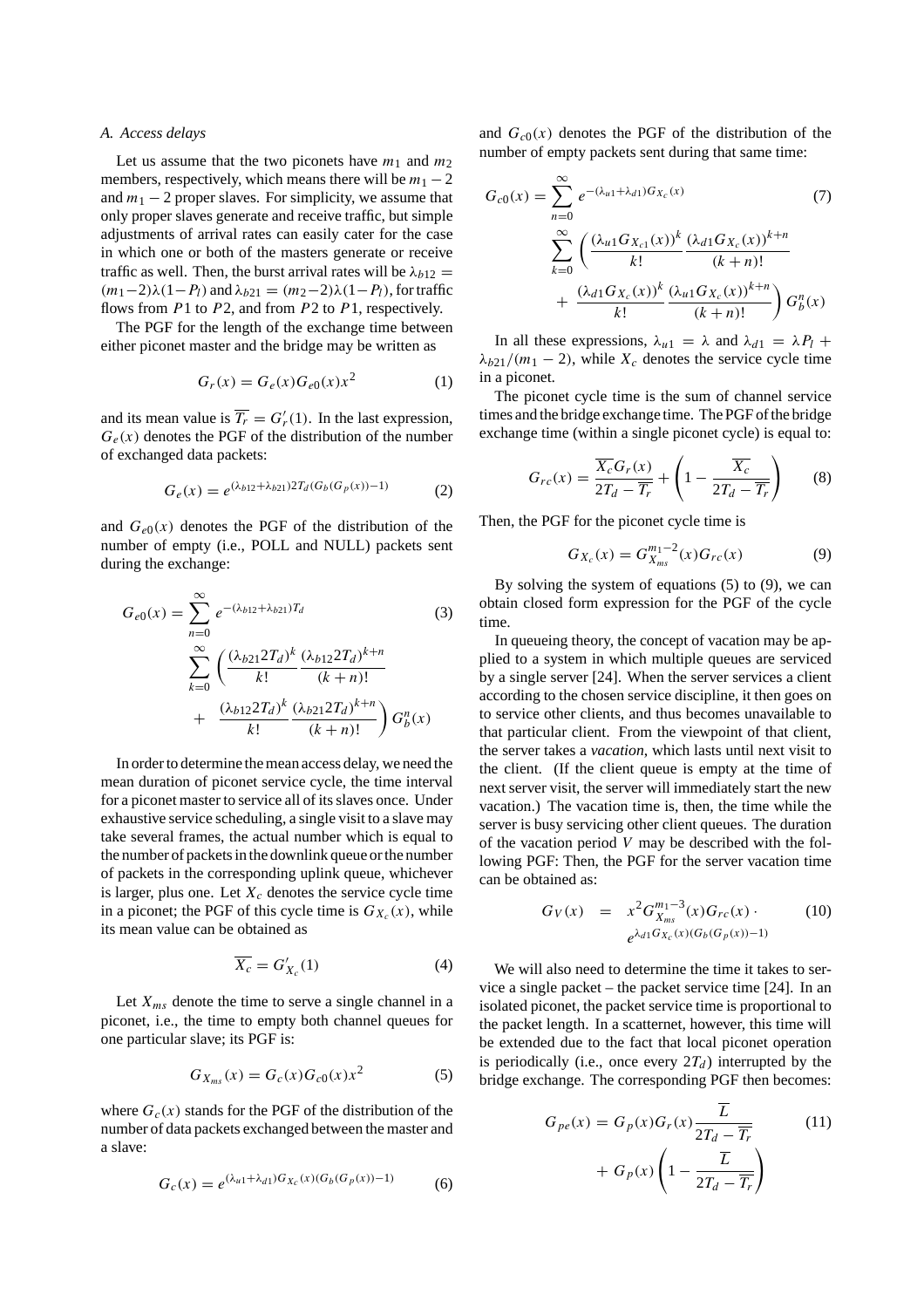and its first and second moments are  $\overline{L_e} = G'_{pe}(1)$  and  $\overline{L_e^2} = G_{pe}''(1) + G_{pe}'(1)$ , respectively.

By substituting  $e^{-s}$  in place of *x* in the previously derived PGFs we obtain the LST-s for the individual components of the access delay. The LST of the overall access delay distribution will, then, be:

$$
W_{a1}^*(s) = \frac{1 - V^*(s)}{s\overline{V}} \cdot \frac{1 - G_b(G_{pe}^*(s))}{\overline{B}(1 - G_{pe}^*(s))} \cdot (12)
$$

$$
\frac{s(1 - \lambda_{u1}\overline{B}\,\overline{L_e})}{s - \lambda_{u1}\left(1 - G_b(G_{pe}^*(s))\right)}
$$

Mean access delay can be obtained from (12) as  $\overline{W_{a1}}$  = <sup>−</sup>*(W*<sup>∗</sup> *a*1*)*- *(*0*)*, which evaluates to:

$$
\overline{W_{a1}} = \frac{(\lambda_{u1}\overline{B}^2 \ \overline{L_e^2} + \overline{B^{(2)}} \ \overline{L_e}}{2\overline{B}(1 - \lambda_{u1}\overline{B} \ \overline{L_e})} + \frac{\overline{V^2}}{2\overline{V}}
$$

where  $\overline{B^{(2)}} = E[B(B-1)] = G''_b(1)$  denotes the second factorial moment of burst size distribution [24].

#### *B. End-to-end delays*

The calculation of end-to-end delay is slightly more involved, as two distinct cases may be observed. If both the source and destination nodes of a packet are in the same piconet, then its total delay is the sum of access delay at the slave and the queueing delay at the master, and the LST of this delay is  $W_{11}^*(s) = W_{a1}^*(s)W_{m1}^*(s)$ . The LST for the delay at the master has the same form as for the access delay,  $W_{a1}^*(s) = W_{m1}^*(s)$ . As the queueing delay in piconet *P*2 may be described with a similar expression, the mean end-to-end delay for local traffic will be

$$
\overline{W_{11}} = \overline{W_{a1}} + \overline{W_{m1}}
$$
 (13)

$$
\overline{W_{22}} = \overline{W_{a2}} + \overline{W_{m2}}
$$
 (14)

in piconets *P*1 and *P*2, respectively.

Thanks to the exhaustive service intra-piconet scheduling, the burstiness of traffic in the downlink queues is essentially equal to that in the uplink queues. A burst might be interrupted by the bridge exchange, but the transfer will be resumed afterwards, and such burst will actually reappear in the corresponding downlink queue. Therefore, the queueing delay at the master is equal to the access delay at the slave,  $W_{m1}^*(s) = W_{a1}^*(s)$ .

If the source and destination of a packet reside in different piconets, the packet has to pass through the bridge. In this case, the overall delay consists of no less than four different queueing delays. Since the packets in the bridge are served exhaustively, the LST for the waiting time at the bridging queue of *P*1 master is

$$
W_{m1b}^*(s) = \frac{1 - V_T^*(s)}{s\overline{V_T}} \cdot \frac{1 - G_b(G_p^*(s))}{\overline{B}(1 - G_p^*(s))}
$$
(15)  

$$
\cdot \frac{s(1 - \lambda_{b12}\overline{B}\ \overline{L})}{s - \lambda_{b12} + \lambda_{b12}G_b(G_p^*(s))}
$$

where  $V_T^*(s) = T_d^*(s)^2 / G_r^*(s)$  and  $\overline{V_T} = 2T_d - \overline{T_r}$ ; also,  $T_d^*(s) = \overline{T_d}/s.$ 

Packets have to wait in the outgoing queue at the bridge until they are exchanged with the master of the other piconet; the LST for this component of the delay is

$$
W_{b2m}^*(s) = \frac{1 - G_b(G_p^*(s))}{\overline{B}(1 - G_p^*(s))} \cdot \frac{1 - V_T^*(s)}{s\overline{V_T}}
$$
(16)  

$$
\cdot \frac{s(1 - \lambda_{b12}\overline{B} \ \overline{L})}{s - \lambda_{b12} + \lambda_{b12}G_b(G_p^*(s))}
$$

Finally, the waiting time in the downlink queue at the other master is equal to the access delay.

Corresponding components of the mean queueing delay are:

$$
\overline{W_{m1b}} = \frac{\lambda_{b12}\overline{B}^2\overline{L^2} + \overline{B^{(2)}}\,\overline{L}}{2\overline{B}(1 - \lambda_{b12}\overline{B}\,\overline{L})} + \frac{\overline{V_T^2}}{2\overline{V_T}} \tag{17}
$$

$$
\overline{W_{b2m}} = \frac{\lambda_{b12} \overline{B}^2 \overline{L^2} + \overline{B^{(2)}} \,\overline{L}}{2\overline{B}(1 - \lambda_{b12} \overline{B} \,\overline{L})} + \frac{\overline{V_T^2}}{2\overline{V_T}}
$$
(18)

where  $\overline{L^2} = G_p''(1) + G_p'(1)$  denotes the second moment of packet length distribution.

The overall LST for the distribution of end-to-end delay of non-local traffic going from *P*1 to *P*2 is, then,  $W_{12}^*(s) = W_{a1}^*(s)W_{m1b}^*(s)W_{b2m}^*(s)W_{m2}^*(s)$ . Consequently, the mean end-to-end delay time for packets flowing from *P*1 to *P*2 will be:

$$
\overline{W_{12}} = \overline{W_{a1}} + \overline{W_{m1b}} + \overline{W_{b2m}} + \overline{W_{m2}}
$$
 (19)

An analogous expression may be written for the delay of the packets traveling in the opposite direction.

#### *C. Minimizing the end-to-end packet delays*

It is worth investigating whether it would be possible to choose the values of different traffic and scatternet parameters so as to minimize one or the other end-to-end delay (or, preferably, both). First, we note that the number of adjustable parameters is rather small. Some of them, such as packet burst arrival rate, burst length distribution, or traffic locality, are determined by the applications that communicate using Bluetooth, which is beyond control (at the MAC level). Other traffic parameters, such as mean burst length and packet length distribution, might be more amenable to control through appropriate segmentation and reassembly policies. These policies are handled at the higher layers of the Bluetooth protocol stack, and probably cannot be changed too frequently, let alone dynamically. Finally, the size of the scatternet may be controlled indirectly, through the scatternet formation algorithm(s). Once the scatternet is formed, the time to re-structure it is prohibitively long [19], and higher transmission delays might, in fact, be acceptable – as a lesser evil, though.

This leaves us with the time between successive bridge exchanges,  $T_d$ , as probably the only scatternet parameter that can be changed as often as necessary. Our objective is, then to investigate (a) whether it is possible to modify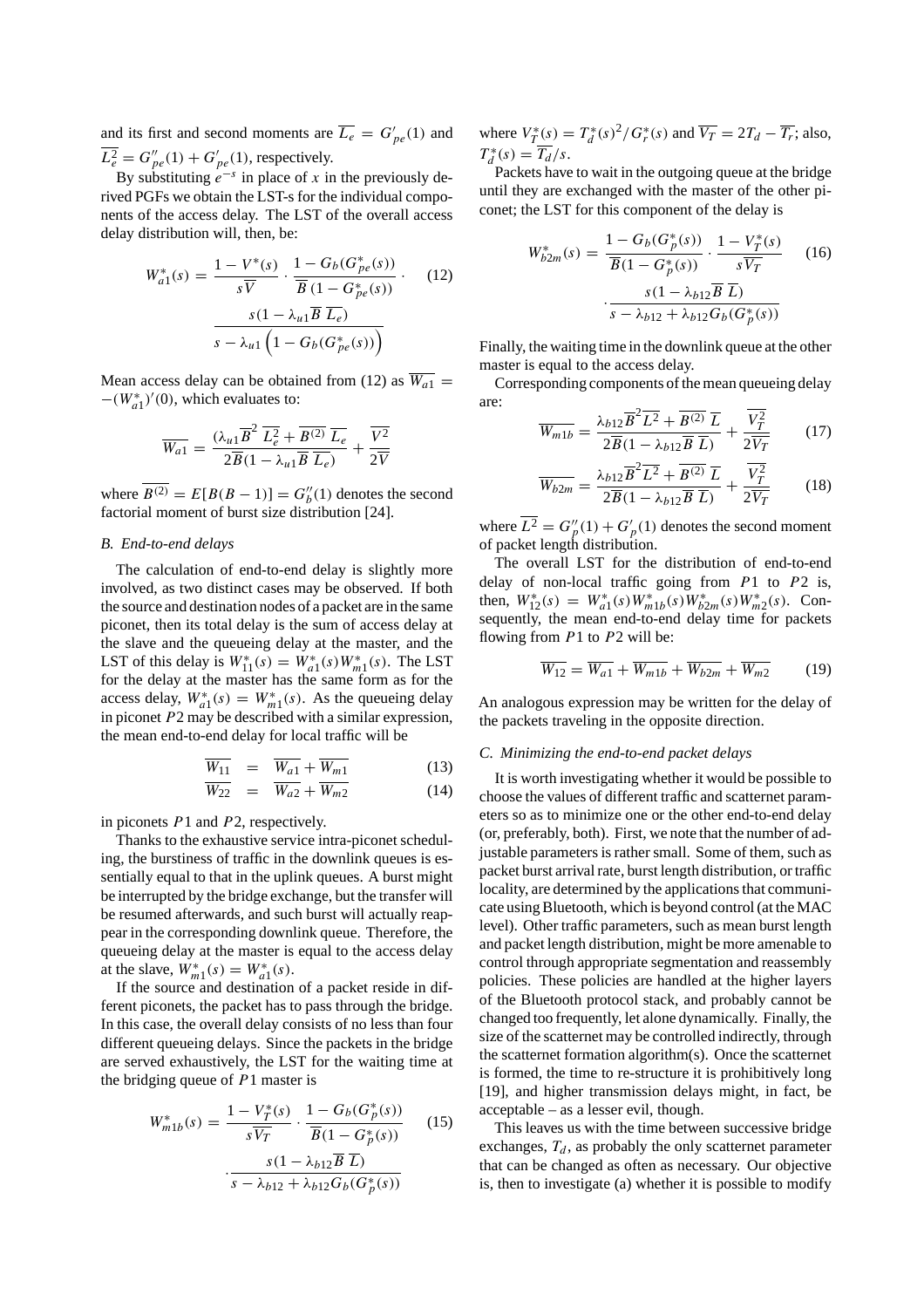

(a) Loci of  $T_d$  values that minimize end-to-end delay for local traffic. (Note that the orientations of both  $\lambda$  and  $P_l$  axes have been changed for easier viewing.)



(c) Minimum end-to-end delay for local traffic.



(e) End-to-end delay for non-local traffic when local delay is minimized. (Note that the orientations of both  $\lambda$  and  $P_l$  axes have been changed for easier viewing.)



(b) Loci of  $T_d$  values that minimize end-to-end delay for nonlocal traffic.



(d) End-to-end delay for local traffic when non-local delay is minimized.



(f) Minimum end-to-end delay for non-local traffic.

Fig. 3. Minimizing end-to-end packet delay for local traffic (left-side) and non-local traffic (right-hand side) in the scatternet with an SS bridge.

the time interval  $T_d$  in order to reduce end-to-end packet delays, and (b) which of the delays we should strive to minimize, local or non-local, or maybe a combination of the two.

The answer to the first question is affirmative: the minimum of the local end-to-end delay may be found from  $\partial W_{11}/\partial T_d = 0$ , while keeping  $\lambda$ , *B*, and *P*<sub>l</sub> as parameters. The resulting equation can be solved using numerical methods, and the solutions are shown in the left-hand column of Fig. 3. If, on the other hand, we want to minimize the non-local end-to-end delay, we should solve the equation  $\partial \overline{W_{12}}/\partial T_d = 0$ ; the results are shown in the right-hand column of Fig. 3. All diagrams were ob-

tained in a scatternet with two piconets, each of which had  $m_1 = m_2 = 8$  members (i.e., there were six packetgenerating slaves). We have assumed mean burst length of  $\overline{B}$  = 5 and mean packet length of  $\overline{L}$  = 3 (with  $p_1 = p_2 = p_3 = 1/3$ . Traffic locality was  $P_l = 0.9$ , with equal probability of all destinations within either piconet. All delays are expressed in units of the Bluetooth clock time slot  $T = 0.625$ *ms*.

Two important observations can be made from the diagrams. First, values of  $T_d$  in the low range of 10 to 40*T* generally minimize non-local delay, while values in the range of 50 to 400*T* lead to minimal local delays. The explanation is simple: local delay will be smaller if the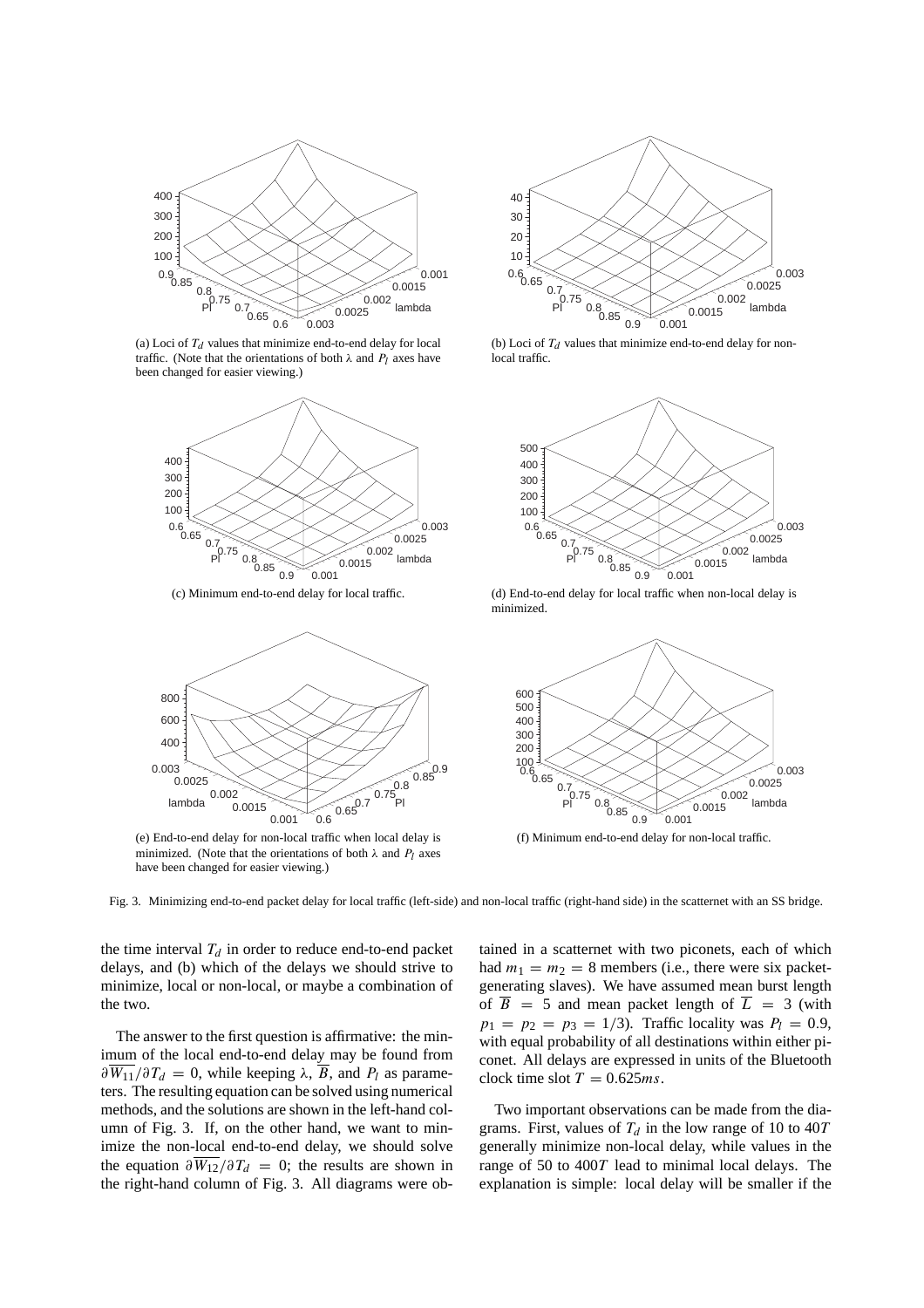

Fig. 4. End-to-end packet delays in the SS bridge topology under fixed  $T_d$  scheduling: hand-picked minima.

local operation in the piconet goes on uninterrupted for as long as possible. In other words, bridge exchanges should be performed as infrequently as possible. However, this causes very high delays for non-local traffic. Therefore, by minimizing the delay for local traffic we actually *penalize* non-local traffic – thus defeating the purpose with which the scatternet was formed in the first place.

On the other hand, shortening the time interval between bridge exchanges means that data packets with destinations in the other piconet are able to get through very quickly, thus reducing non-local delays. Frequent bridge exchanges do affect the performance of local traffic—the piconet master has to stop servicing its own slaves—but not much: the increase in local delays is small (less than 10%, in most cases) and should be perfectly acceptable.

Second, no single value for  $T_d$  can be found that works well under the range of burst arrival rates and traffic locality. In other words, fixing  $T_d$  to any given numerical value will result in non-optimal performance as soon as the traffic intensity changes. (Remember that Bluetooth scatternets are ad hoc networks, and the traffic flow may vary considerably, even during short time intervals.) Consequently, we should try to devise an adaptive algorithm that would adjust  $T_d$  to the current traffic conditions, in order to keep the packet delays—in particular, the end-toend-delay for non-local traffic—as close to the theoretical minimum values as possible.

In order to validate the analytical solutions, we have built a Bluetooth piconet simulator, using the objectoriented Petri Net-based simulation engine Artifex by Artis Software Inc. [1], running on a Linux platform. The simulator operates at the MAC level, and it contains separate classes for slave devices (with bursty packet generator), piconet masters, bridge device with two distinct interfaces and bridge logic, integrated through a top-level scatternet class that provides measurement capabilities. In order to eliminate possible transient effects at system startup, all measurements were taken after an initial warmup delay needed to bring the system to a steady state. The warm-up period lasted for one minute of equivalent time, and the actual measurements took five minutes (i.e., 480,000 Bluetooth time slots *T* ).

Our initial simulations have shown reasonable, but not very good agreement with analytical solutions. Upon close inspection, it was found that the discrepancy was due to the fact that all exchanges were allowed to run to completion. As explained in Sec. II above, this means that the master of the other piconet will have to wait for the rendezvous with the bridge, effectively freezing all communication in that piconet, and causing excessive delays for both local and non-local traffic. Once the simulator was modified to include provisions for terminating the exchange per force as soon as the rendezvous time comes, the agreement between the simulation results and analytical solutions has considerably improved.

The dependency of minimum end-to-end delays on packet burst arrival rate and traffic locality under such conditions is shown in Fig. 4. The values were obtained by running a series of simulation runs, each with a different value of  $T_d$  (which was kept fixed during a single run), and hand-picking the value of  $T_d$  that resulted in minimum end-to-end delay for non-local traffic. As can be seen, the delays are very close to the analytically obtained minima in Figs.  $3(d)$  and  $3(f)$ .

#### IV. Adaptive Scheduling of Bridge Operation

In the previous Section, we have established—both analytically and through simulations—that (a) performance of the bridge can indeed be optimized, and (b) we should strive to minimize the delay for non-local traffic. It remains to find out whether this type of minimization can be accomplished in practice. An obvious solution would be to use the data on the minima from the previous Section, and determine the optimal values of  $T_d$ , using the dependencies of Fig. 3 in tabular or algorithmic form. These values could, then, be forwarded to the bridge by the respective masters. Of course, the estimates, as well as corresponding values for time intervals, should be periodically updated.

Albeit conceptually simple, this solution suffers from shortcomings at different levels. The minima are functions of scatternet, as well as of traffic, parameters . While scatternet parameters are known to the respective piconet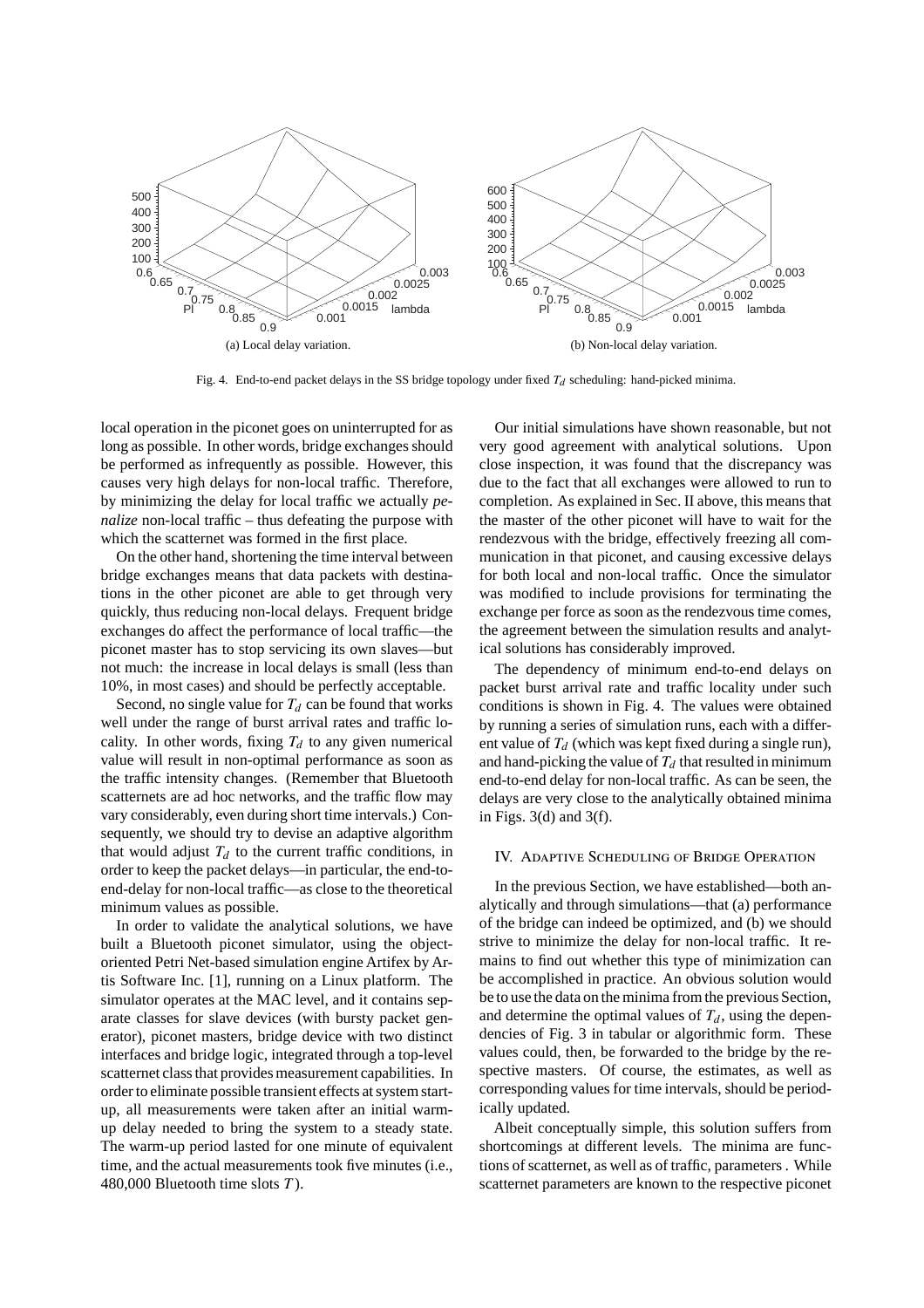

Fig. 5. End-to-end packet delays as functions of burst arrival rate and traffic locality under LASS scheduling (simulation results).

masters, traffic parameters are not directly available: at best, they would have to be estimated by the interested parties.

However, traffic statistics have to be collected by the piconet masters and forwarded to the bridge so that it can perform the estimation. (Alternatively, estimates could be made at the masters and forwarded to the bridge.) Either way, the master(s) need to negotiate the changes with the bridge; the time for such negotiations must come at the expense of actual data transfers. Since the piconet traffic is inherently bursty, such estimates would be inaccurate most of the time, certainly not a desirable feature.

A more attractive solution would be to enable the bridge device to schedule its own operation locally. Scheduling decisions should be made with as little input (from the respective piconet masters) as possible, and with as little negotiation (with those masters) as possible. In other words, the bridge should use some local performance measure to make its own scheduling decisions.

As might be expected, the main problem with this approach is to find a suitable measure. Packet delays which we want to minimize in the first place—are not really appropriate, for a number of reasons. First, all delay measurements require averaging of some sort, which leads to nontrivial processing overhead. Second, queueing delays at the bridge are but a part of the total packet delay; other components of the total delay would have to be measured by the piconet masters and sent periodically to the bridge, which would incur even more delays.

Packet arrival rates at the bridge are readily available, but cannot easily be related to the performance. Furthermore, these arrival rates are actually aggregate values, and there is no simple way to extract the values of its individual components.

#### *A. The LASS algorithm*

Fortunately, a simple solution can be found. As noted in Sec. II, excessive delays for both local and non-local traffic are caused by periods in which a piconet master is waiting for the bridge to join a pending rendezvous appointment. On the other hand, when a bridge exchange is terminated per force, some packets are left waiting in the corresponding queues, which increases the delays for nonlocal traffic. Both types of extra delays will be minimized by trying to set the scheduled duration of bridge exchanges (i.e., the time to next rendezvous) to their actual duration.

The manner in which the exchange terminates may be used, then, as a simple sensor variable to guide the adjustment of the rendezvous time for a simple scheduling algorithm.

• If all the packets have been exchanged and the rendezvous time has not been reached yet, the exchange terminates normally. This means that the allocated exchange time is sufficient, in fact more than sufficient, to handle the current (instantaneous) volume of inter-piconet traffic, and it can be shortened.

• Otherwise, if the rendezvous time is reached and some packets are still left in the corresponding queue(s), the exchange must be terminated per force. This means that the time interval between exchanges is insufficient to cater for the instantaneous volume of data traffic. Therefore, the next rendezvous should be scheduled farther away in future, and the time  $T_d$  must be lengthened.

The algorithm, which will be referred to as LASS (Load Adaptive Slave/slave Scheduling), is outlined below in pseudocode. It is executed at the bridge, after each packet received from the current piconet master.

| <b>if</b> rendezvous time reached <b>or</b> exchange complete           |
|-------------------------------------------------------------------------|
| <b>then if</b> rendezvous time reached                                  |
| then if $f = 1$ then $\delta = \delta_{11}$ else $\delta = \delta_{10}$ |
| $f' = 1$                                                                |
| <b>else</b> // exchange complete                                        |
| if $f = 1$ then $\delta = \delta_{01}$ else $\delta = \delta_{00}$      |
| $f'=0$                                                                  |
| end if                                                                  |
| $T'_d = T_d + 2\delta$                                                  |
| if $T'_d < T_{dmin}$ then $T'_d = T_{dmin}$                             |
| // request HOLD with hold time $T'_d$                                   |
| // current master acknowledges HOLD                                     |
| $\mathcal{U}$ switch to other piconet                                   |
| <b>else</b> $\#$ continue with exchange                                 |
| end if                                                                  |
|                                                                         |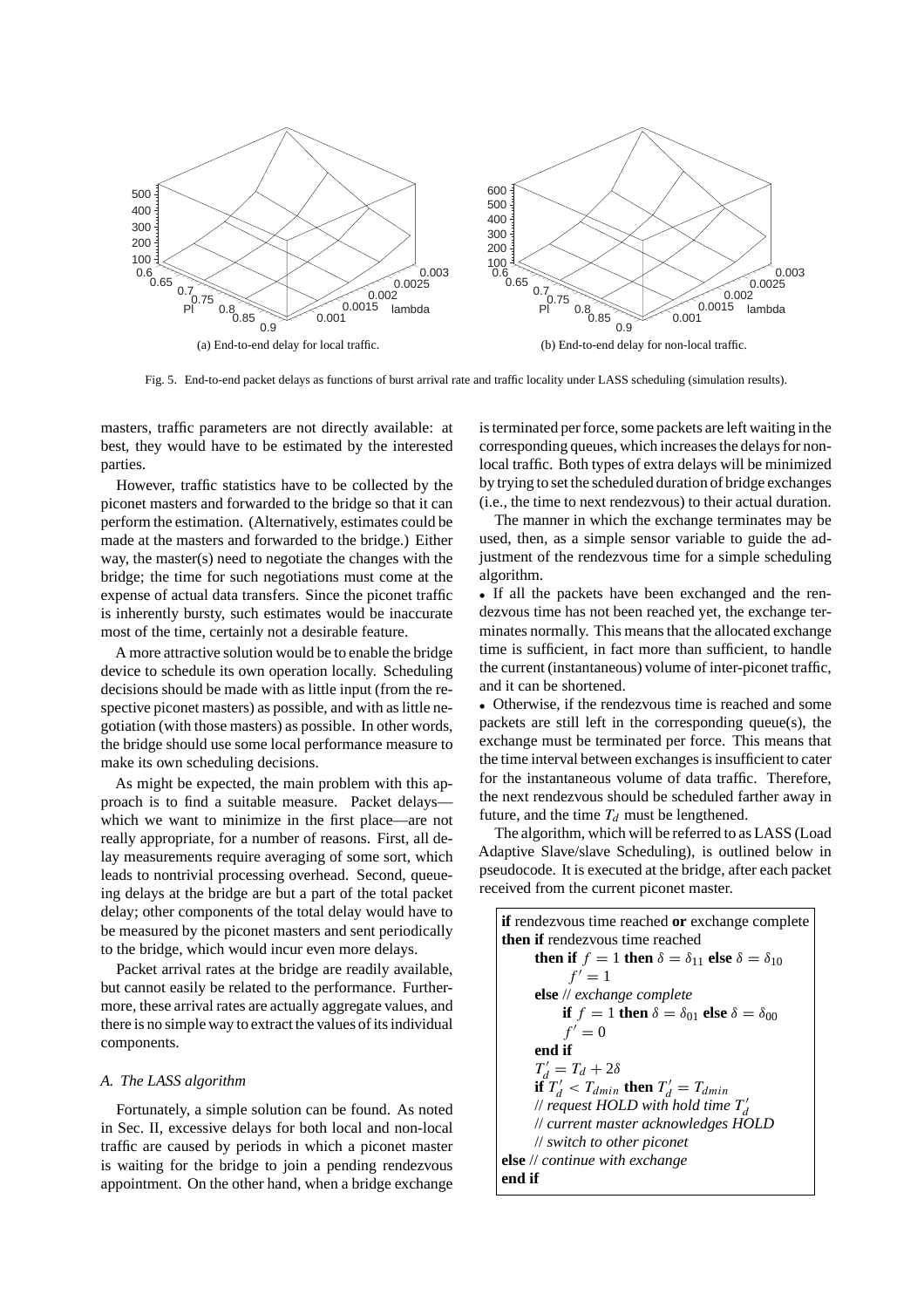

Fig. 6. Large load variations in the SS bridge topology: comparing LASS with fixed *Td* scheduling.

As the next exchange takes place in the *other* piconet, adjustment of the time interval should apply to the subsequent exchange with the current piconet, i.e., the exchange after the next one. Therefore, the decision is based on the outcome of *two* last exchanges, not just one, and we need four increment values (i.e.,  $\delta_{xy}$ ) instead of just two. In our simulations, we found that the best results are obtained with  $\delta_{00} = -2$ ,  $\delta_{01} = 0$ ,  $\delta_{10} = 1$ , and  $\delta_{11} = 3$ .

Furthermore, there should be a lower limit for  $T_d$ : the efficiency drops sharply when  $T_d$  approaches the sum of mean clock and frame synchronization times. In our simulations we used the value of  $T_{dmin} = 12T$ . No similar upper bound is necessary, because even after repeated bursts a period with no bridge traffic will eventually occur, and LASS is able to reduce  $T_d$  quickly.

Fig. 5 shows the end-to-end delays for local and nonlocal traffic, respectively, as functions of packet burst arrival rate  $\lambda$  and traffic locality  $P_l$ . The mean delays are virtually equal to the hand-selected minima presented in Fig. 4 – but the adaptive algorithm requires no manual tuning in a wide range of traffic parameters. Furthermore, the delays obtained under LASS scheduling are very close to the analytically obtained minima from the right-hand column of Fig. 3.

To demonstrate the ability of the LASS scheduling algorithm to adjust to load variations, we have plotted the delays averaged at 2*.*5*s* (4000*T* ) in Fig. 6. End-to-end delays for local and non-local traffic under a periodic change of scatternet load in the range 1:2 are shown in Figs. 6(a) and 6(b), respectively. The change in scatternet load was obtained by varying the packet burst arrival rate for half of the slaves in each piconet.

Moreover, we have plotted the end-to-end delays for local and non-local traffic under a periodic change of bridge load in the range 1:5 in Figs. 6(c) and 6(d), respectively. The change in bridge load was obtained by varying the traffic locality for some of the packet-generating slaves, while keeping the packet burst arrival rate (and, henceforth, the total scatternet load) constant. In all diagrams, dotted lines denote the number of packets (i.e., the generated during that period of time, gray lines denote the average delays obtained under fixed  $T_d$  scheduling with  $T_d = 50T$ , and solid black lines denote the average delays obtained under LASS scheduling.

As can be seen, the delays generally follow the instantaneous load, although the curves are not quite smooth. This is partly due to the chosen averaging interval of 2*.*5*s*, but the main reason is actually traffic burstiness: packet burst arrivals follow a Poisson distribution, while burst lengths follow a geometric distribution. The local delay obtained with the LASS algorithm is below the one obtained with fixed  $T_d$  scheduling most of the time, but the difference is rather small. However, the non-local delay obtained with the LASS algorithm is substantially smaller in a wide range of piconet and bridge loads, which vividly confirms the validity of the LASS approach.